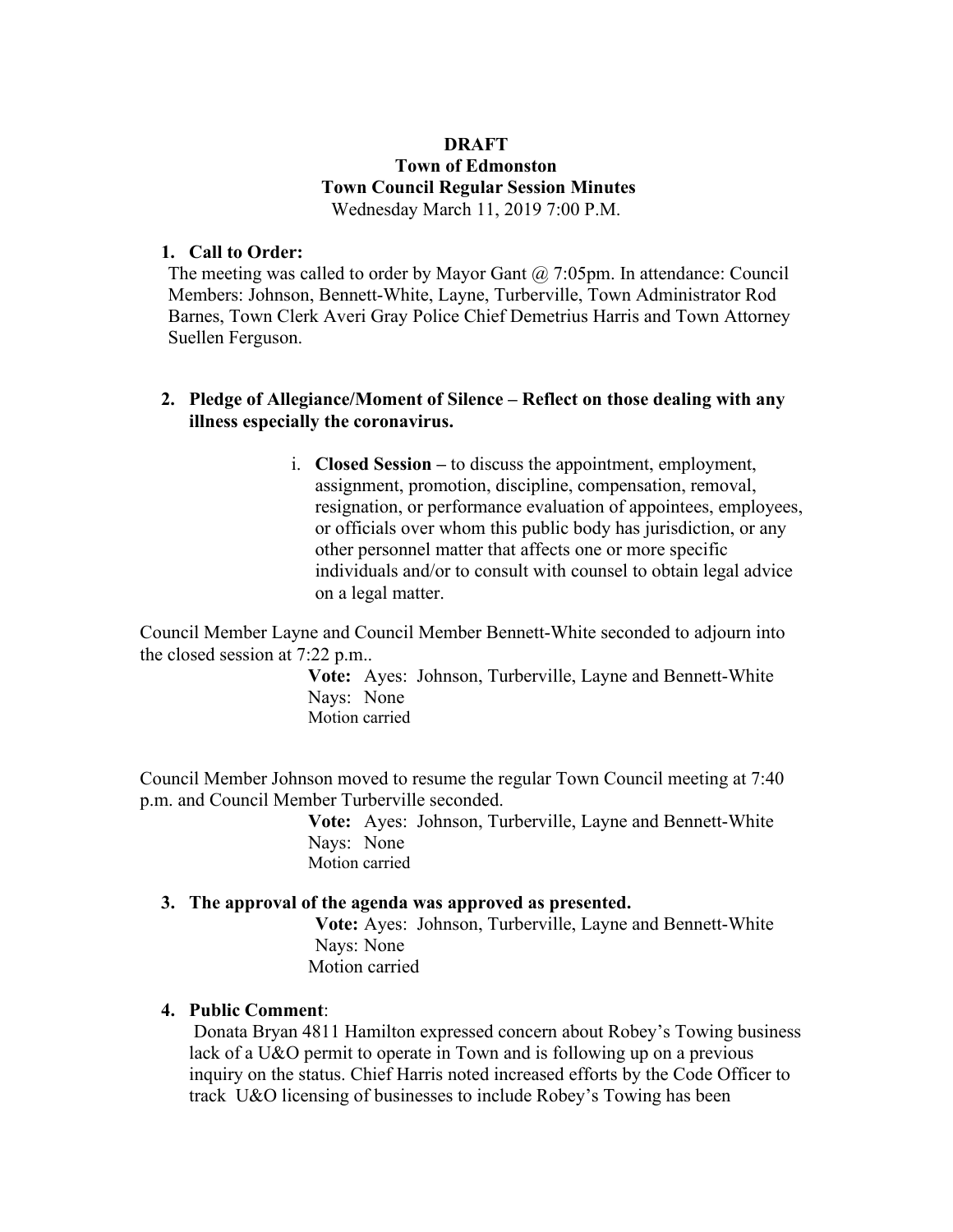undertaken Chief Harris encouraged open communication with residents to share their concerns.

**5. Old Business:** Mayor Gant asked Council to delay moving forward with the consideration of approving a lease with Capitol Land Development, LLC for public parking spaces located at  $5300$ -C  $46<sup>th</sup>$  Avenue until additional information is requested from the owner along with further review and discussion with the Town Attorney. Action to be taken at the March  $24<sup>th</sup>$  meeting.

Council Member Turberville moved to delay consideration of lease with Capitol Land Development until March 24<sup>th</sup> and Council Member Johnson seconded.

> **Vote:** Ayes: Johnson, Turberville, Layne and Bennett-White Nays: None Motion carried

### **6. New Business:**

- i. The consideration of approval of the following minutes:
	- 1. Work Session minutes from the February 12 council meeting.
	- 2. Closed Session minutes from the February 12 council meeting.
	- 3. Regular Council Meeting minutes from February 12, 2019 council meeting.

Council Member Bennett-White moved to approve the minutes – adding a correction of *the Town of Brentwood*, not North Brentwood, as the locale we're entering into agreement with for the use of Edmonston's electrical charging station. Council Member Johnson seconded.

> **Vote:** Ayes: Johnson, Turberville, Layne and Bennett-White Nays: None Motion carried

ii. Police Officer candidate Cedric Heyward was introduced. Chief Harris shared that Mr. Heyward has ten years of experience in police work and is a native Prince Georgian. He also noted Mr. Heyward's excitement the join the EPD and help lead youth initiative programs in the community. He will start the second week of April.

Mayor Gant commended EDP progression with the addition of Candidate Heyward. Council Member Johnson moved and Council Member Bennett-White seconded to hire Candidate Heyward

> **Vote:** Ayes: Johnson, Turberville, Layne and Bennett-White Nays: None Motion carried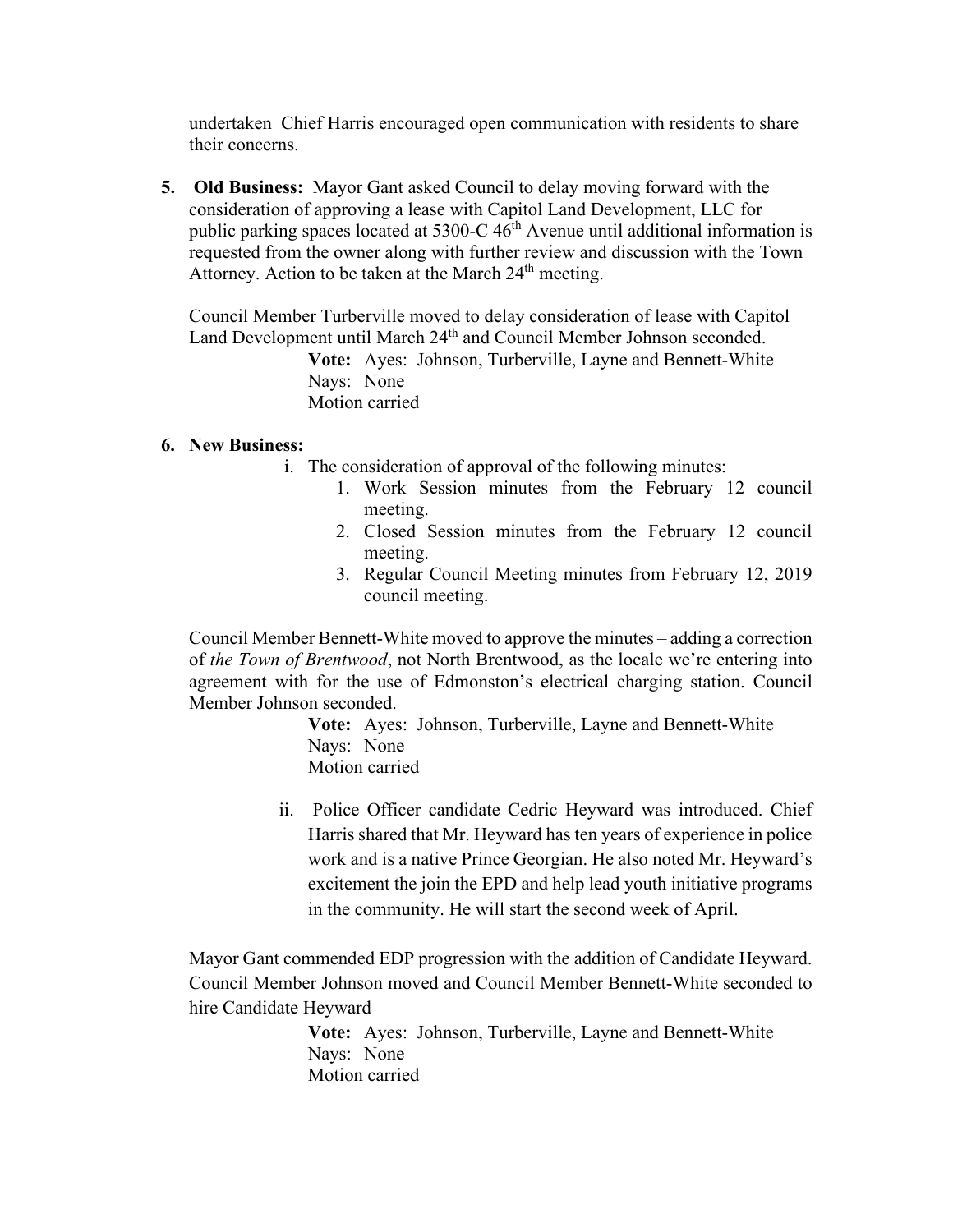- iii. Mayor Gant asked for a motion on the consideration of the following residents to the Election Board:
	- 1. Ward 1 Clerk Freida Parks
	- 2. Ward 2 Clerk– Monique Burton
	- 3. Judge Audrey Pabs-Garnon

Council Member Layne requested a discussion about the election board candidates and their experience which occurred after the first vote on election board Candidates. Council Member Turberville moved and Council Member Johnson seconded the consideration of residents recommended to serve on the Election Board.

> **Vote:** Ayes: Johnson, Turberville Nays: None Abstain: Layne, Bennett-White Motion Failed

A discussion ensued on the selection and experience of candidates to the Election Board. Ward 1 resident Freida Parks is new to this process

Ward 2 resident Monique Burton has experience serving on general County election boards

Ward 2 resident Audrey Pabs-Garnon has served on Town election before and is recommended to serve as Judge

Council Member Bennett-White asked if other candidates had been considered for the Election Board. Mayor indicated Byron Hope, who served before was approached but not available. It was thought that a change was needed to the Election Board and after wellserving Town elections since the 1970's, Marie Jackson was not selected to take part. It was also noted that no recommendations for the Election Board had been brought the attention of the Council.

Town Attorney Ferguson was asked to interpret the Town's Charter regarding the selection process of the Election Board and how it is tied to information to be published about the election. After the clause was read, Attorney Ferguson and Council thought the language was vague and open to different interpretations. Attorney Ferguson suggested best practices used before for similar situations. In previous elections, information on the election board was not published however, Council Member Layne's interpretation is that it should be and therefore requested that her previous vote on the election board be changed from "nay" to "abstain".

A second vote was taken on Council Member Turberville moved and Council Member Johnson seconded the consideration of resident recommended to serve on the Election Board.

> **Vote:** Ayes: Johnson, Turberville, Mayor Gant Nays: Layne Abstain: Bennett-White Motion carried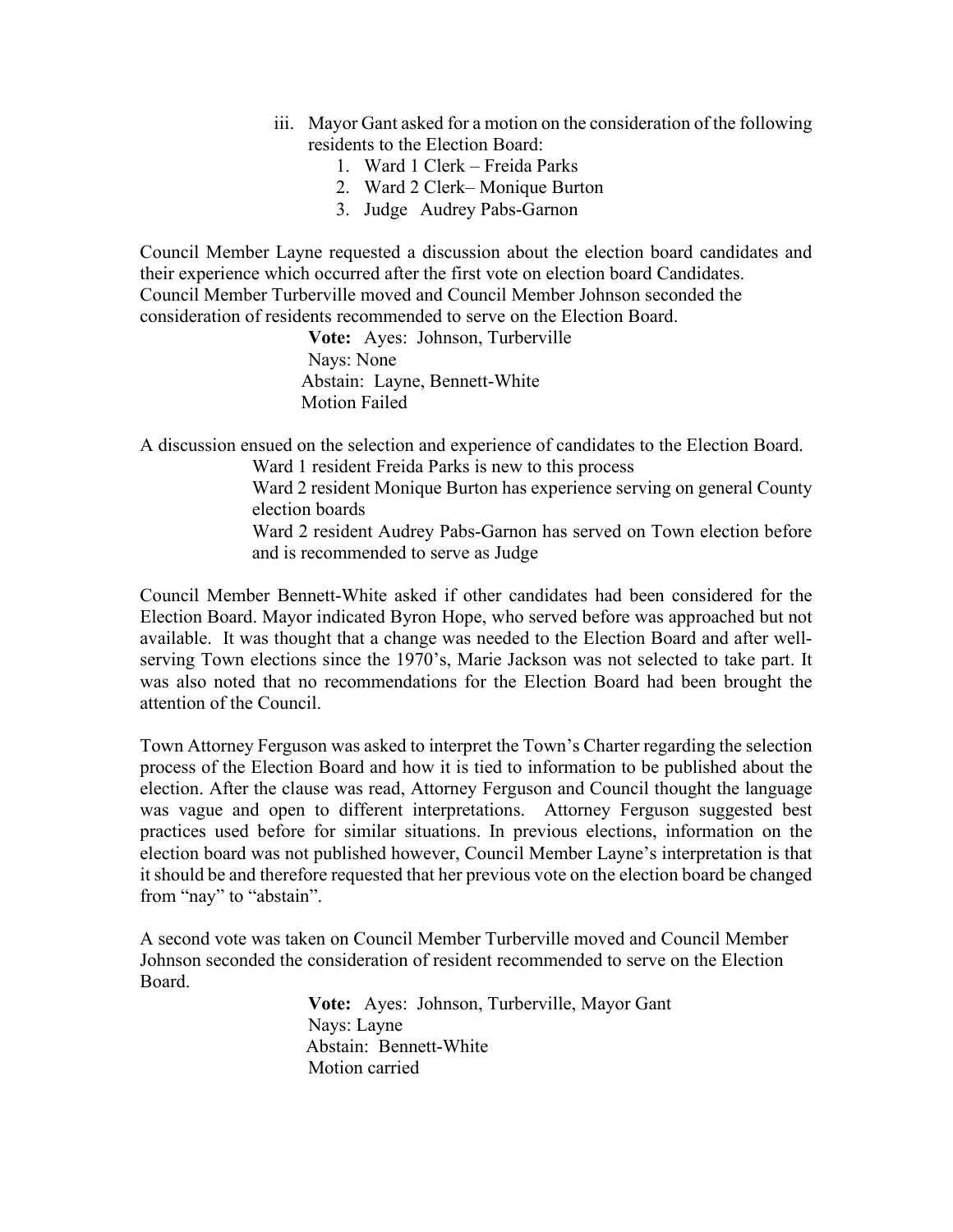An interpretation of the vote Attorney Ferguson was asked for an interpretation of the vote and suggested Robert's Rule of Order as a guide to resolve the standing about the vote. According to Robert's Rule of Order, when individuals present as to what counts towards a quorum, that majority of votes is enough for the passing of a motion. Council Member Turberville elaborated that in this case, we have a quorum as all are present and two have voted to "abstain" and two voted "yes" so the majority of votes cast move the motion forward. The "abstain" votes is considered as not casting a vote and Town Charter allows the Mayor with the ability to break a tie vote. Attorney Ferguson thought this was correct resolution but suggested addressing that language in the Charter. Mayor Gant noted Council following rules and recommendations as presented.

> iv. Ordinance 2020-OR-02 was introduced amending the rental license requirements. The Town is increasing enforcement on compliance to meet health and safety standards and conducting inspections. If owner doesn't live in house they must obtain a license however, if they do live in the house and rent a portion they don't need a license.

Council Member Layne and Council Member Johnson seconded to amend the rental license requirement.

> **Vote:** Ayes: Johnson, Turberville, Layne and Bennett-White Nays: None Motion carried

v. Ordinance 2020-OR-03 was introduced creating a vacant property registration process. Mr. Barnes noted guidelines previously done had not been codified and approved. This ordinance ensured vagrancy doesn't become an issue. A \$300 fee for registration applies to residential and vacant lots so we can keep an inventory of these properties.

Council Member Layne and Council Member Bennett-White seconded to the vacant property registration process.

> **Vote:** Ayes: Johnson, Turberville, Layne and Bennett-White Nays: None Motion carried

vi. The consideration of an annual community application for adult Mosquito Control for 2020 with Prince George's County.

Council Member Johnson and Council Member Turberville seconded to approve the adult mosquito control for 2020.

> **Vote:** Ayes: Johnson, Turberville, Layne and Bennett-White Nays: None Motion carried